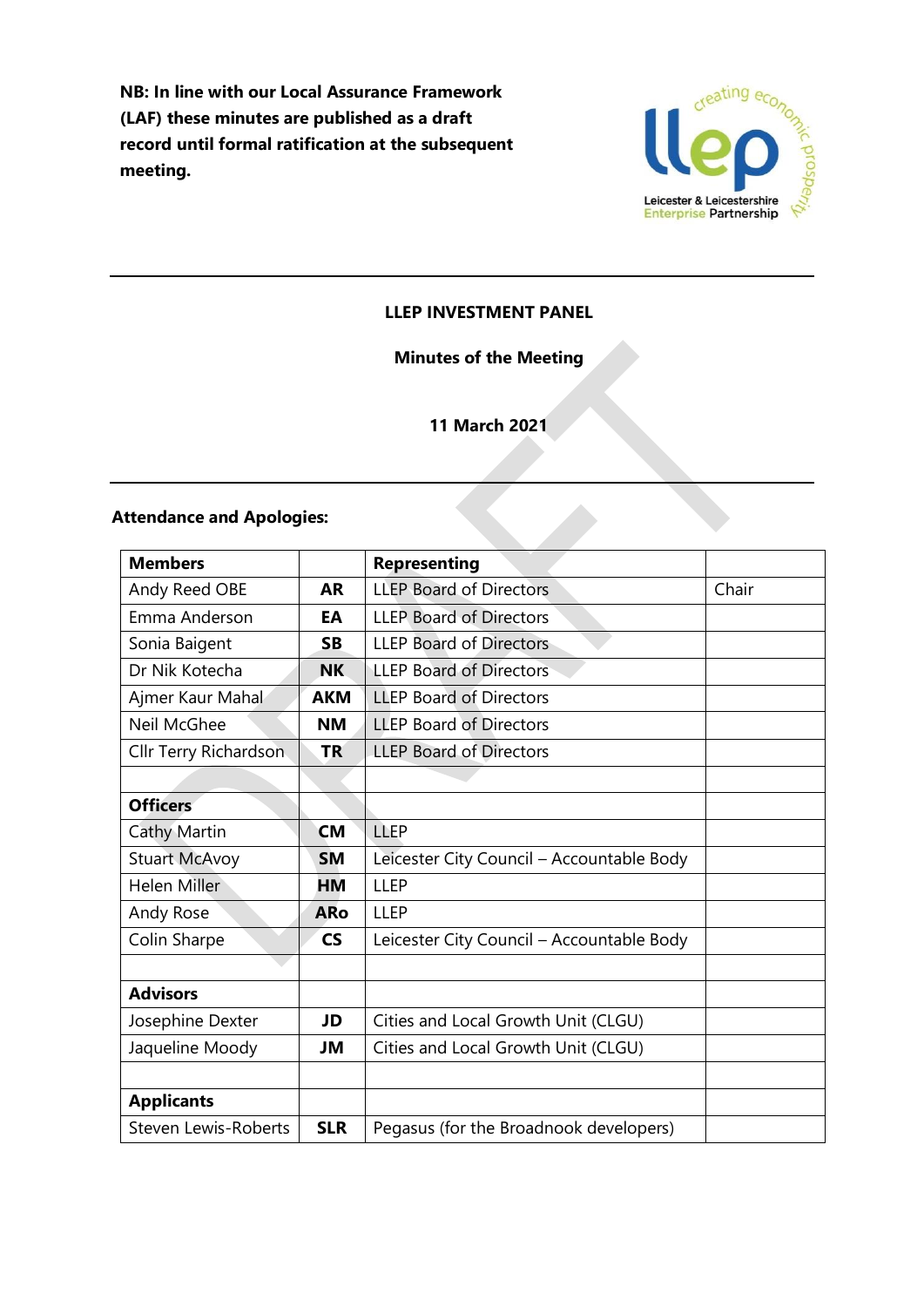| 1.  | <b>Welcome and Apologies</b>                                                                                                                                                                         |  |
|-----|------------------------------------------------------------------------------------------------------------------------------------------------------------------------------------------------------|--|
| 1.1 | AR welcomed those present to the meeting.                                                                                                                                                            |  |
| 1.2 | There were no Apologies for Absence.                                                                                                                                                                 |  |
| 2.  | <b>Declarations of Interest</b>                                                                                                                                                                      |  |
| 2.1 | EA declared that Freeths had given professional advice regarding the<br>Broadnook development.                                                                                                       |  |
| 3.  | <b>Actions of Last Meetings</b>                                                                                                                                                                      |  |
| 3.1 | HM presented the latest version of the action log.                                                                                                                                                   |  |
| 3.2 | HM noted that the previous State Aid enquires would need to be rolled<br>forward due to the complexity of the subject.                                                                               |  |
| 3.3 | ARo noted a confidentiality issue relating to those expressing interest in<br>the land at Haywoods.                                                                                                  |  |
| 3.4 | HM stated that there was a reasonable amount of provision for education<br>relating to employability at present. A desire for further employability<br>training was expressed by some Panel Members. |  |
| 3.5 | HM noted that the call for evidence relating to Digital Skills had gone out.                                                                                                                         |  |
| 3.6 | HM noted that an update on Norton would be presented at the April<br>Board meeting.                                                                                                                  |  |
| 3.7 | The Minutes of the meetings held 21 January 2021 and 1 February 2021<br>were confirmed as a correct record.                                                                                          |  |
| 4.  | <b>Written Procedure - GBF Return</b>                                                                                                                                                                |  |
| 4.1 | HM reminded the Panel of the Written Procedure process and stated that<br>the GBF Written Procedure had now gone to the Government.                                                                  |  |
| 5.  | <b>Growing Places Fund - Broadnook Garden Village</b>                                                                                                                                                |  |
| 5.1 | ARo noted that Davidsons Development, and not Davidson Development,<br>were the lead developers for the site.                                                                                        |  |
| 5.2 | ARo noted with regards to loan security, work was ongoing to get the<br>Titles clear.                                                                                                                |  |
| 5.3 | ARo noted the figures of the numbers of houses to be built on the<br>plots.                                                                                                                          |  |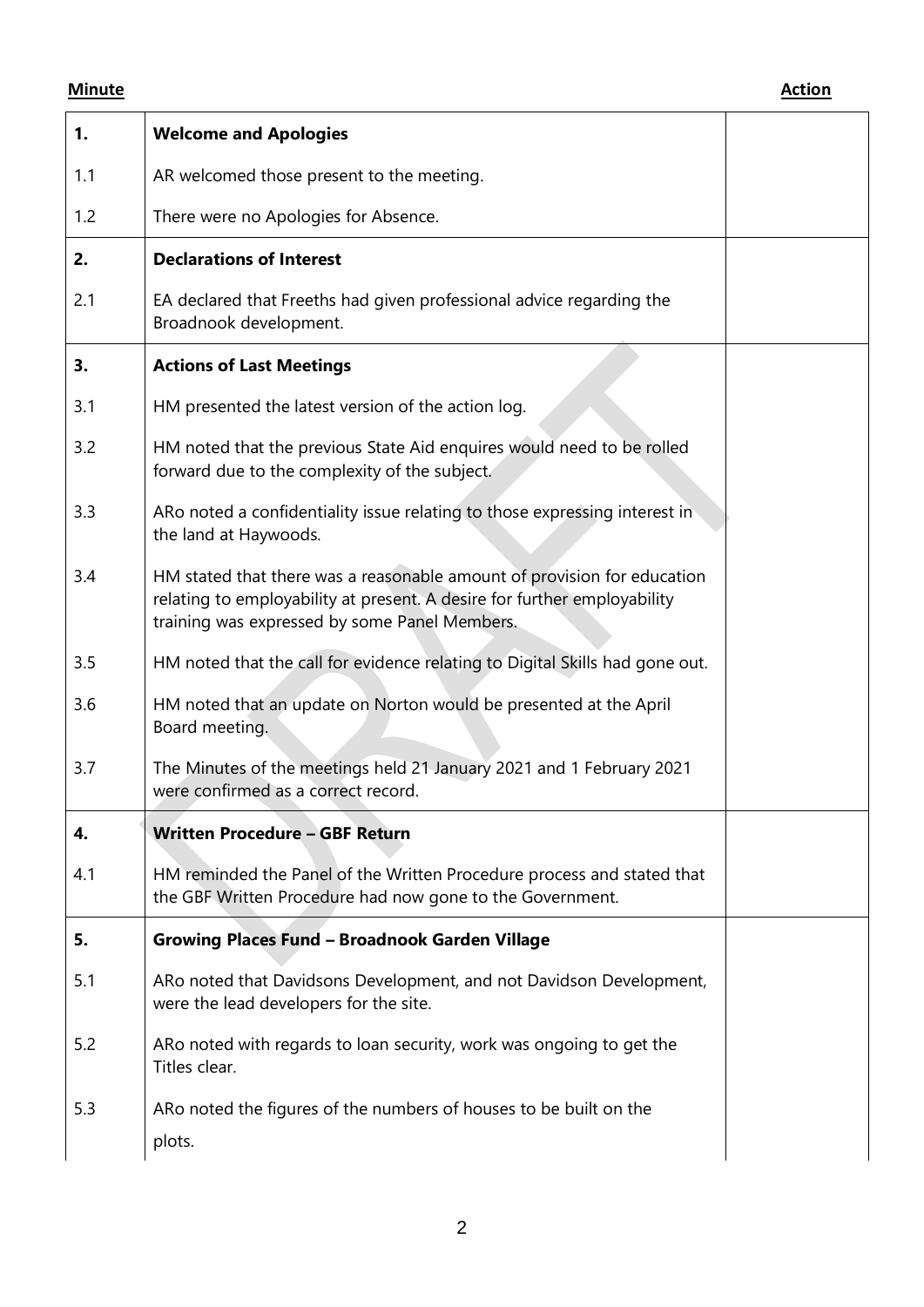**ARo**

| 5.4  | ARo noted the details of the development contribution from the<br>developer.                                                                                                                                                                                    |  |
|------|-----------------------------------------------------------------------------------------------------------------------------------------------------------------------------------------------------------------------------------------------------------------|--|
| 5.5  | It was noted that the Accountable Body would officially make the loan and<br>hold the security.                                                                                                                                                                 |  |
| 5.6  | ARo noted that an interest rate of 5% had been secured by the developer<br>on other finance.                                                                                                                                                                    |  |
| 5.7  | ARo noted that the LLEP would advance funding, first, with the second<br>payment being made by the applicants.                                                                                                                                                  |  |
| 5.8  | At this point, SLR joined the meeting.                                                                                                                                                                                                                          |  |
| 5.9  | SLR noted that Charnwood Borough Council had issued a hybrid<br>application, which included details of highway infrastructure and the<br>quality of the development.                                                                                            |  |
| 5.10 | SLR gave background on the developers of the site, noting their local focus<br>and reputation on carbon issues.                                                                                                                                                 |  |
| 5.11 | SLR stated that the vision for the site was a garden village to deliver high-<br>quality accommodation and employment space.                                                                                                                                    |  |
| 5.12 | SLR noted that employment land would be developed at an early stage.                                                                                                                                                                                            |  |
| 5.13 | SLR noted that the site would strive to have zero carbon buildings, and<br>that infrastructure would be put in place for cycling.                                                                                                                               |  |
| 5.14 | SLR noted that there would be living space for 4000-5000 people at the<br>site, alongside a retirement village.                                                                                                                                                 |  |
| 5.15 | SLR noted that the agreed percentage of affordable housing on the site<br>was 17.6%, less than Charnwood Borough Council's minimum of 25%. With<br>more proportions given to schools and a retirement village to offset the<br>difference.                      |  |
| 5.16 | SLR noted that the land would be sold on a phased basis, with the land<br>value coming out in those phases. It was suggested that there could be a<br>deferral of dividends to the landowners.                                                                  |  |
| 5.17 | SLR stated that the site would be more likely to build out due to there<br>being a single landowner and that a huge amount of details had gone into<br>producing the hybrid application, meaning that key infrastructure deals<br>had been designed and costed. |  |
| 5.18 | SLR noted that a Design and Access Statement had been agreed with<br>Charnwood Borough Council, with strict conditions within the Statement.                                                                                                                    |  |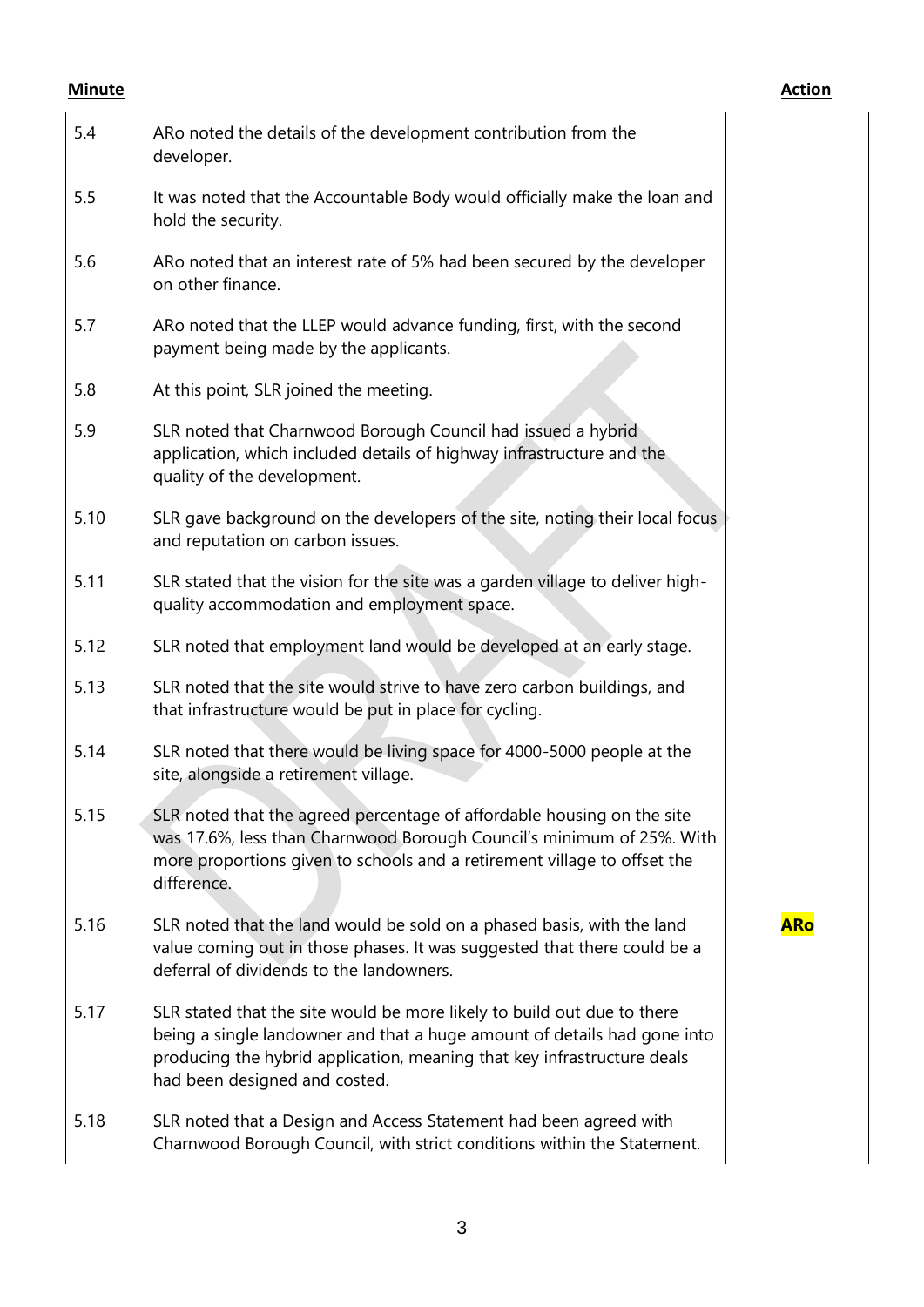**ARo**

| 5.19 | SLR noted that Cedars Academy was the closest secondary school, and<br>that additional cycling infrastructure would be put in place to improve<br>access to the school. Investment would also be provided to improve<br>capacity at Cedars.                                                                                                                |
|------|------------------------------------------------------------------------------------------------------------------------------------------------------------------------------------------------------------------------------------------------------------------------------------------------------------------------------------------------------------|
| 5.20 | SLR noted that the County Council would adopt the roads on a phased<br>basis.                                                                                                                                                                                                                                                                              |
| 5.21 | SLR noted that High Speed Broadband would be in place for all homes on<br>the site.                                                                                                                                                                                                                                                                        |
| 5.22 | SLR noted that no Cemetery Provision had been discussed, but that there<br>would be significant green space retained by the applicant where there<br>could be space for a Cemetery.                                                                                                                                                                        |
| 5.23 | SLR noted that the intention was to create a separate Parish Council for<br>the community, ant that Charnwood Borough Council and the three Parish<br>Council areas covered by the land had all agreed to this.                                                                                                                                            |
| 5.24 | SLR noted that the Garden Trust would initially be run by the trustees of<br>the developers, but that it would eventually become community run.                                                                                                                                                                                                            |
| 5.25 | SLR noted that significant areas of open space would be delivered in each<br>stage of development.                                                                                                                                                                                                                                                         |
| 5.26 | SLR noted that local resources would be prioritised in the development of<br>the site.                                                                                                                                                                                                                                                                     |
| 5.27 | At this point, SLR left the meeting.                                                                                                                                                                                                                                                                                                                       |
| 5.28 | ARo stated that the development would happen without LLEP funding, but<br>that without it development would be much slower. It was also stated that<br>LLEP investment would give current investors comfort and that the project<br>fell into the GPF portfolio.                                                                                           |
| 5.29 | It was requested that formal answers could be pursued to questions raised<br>to SLR by Panel Members. ARo will prepare the response, it was also noted<br>that panel members needed to be aware of those issues that would not be<br>legally enforceable by the LLEP but were for the planning authority to<br>have considered as part of the application. |
| 5.30 | Concerns were expressed regarding the ability to exercise security and a<br>query was raised in relation to whether there should be a charge for the<br>applicant to meet as this would be administratively burdensome                                                                                                                                     |
| 5.31 | CS noted that the interest rate minimum would be 5% to operate on a<br>Market Investor Principle and that any proposed lower rate would need to<br>be justified on that Principle.                                                                                                                                                                         |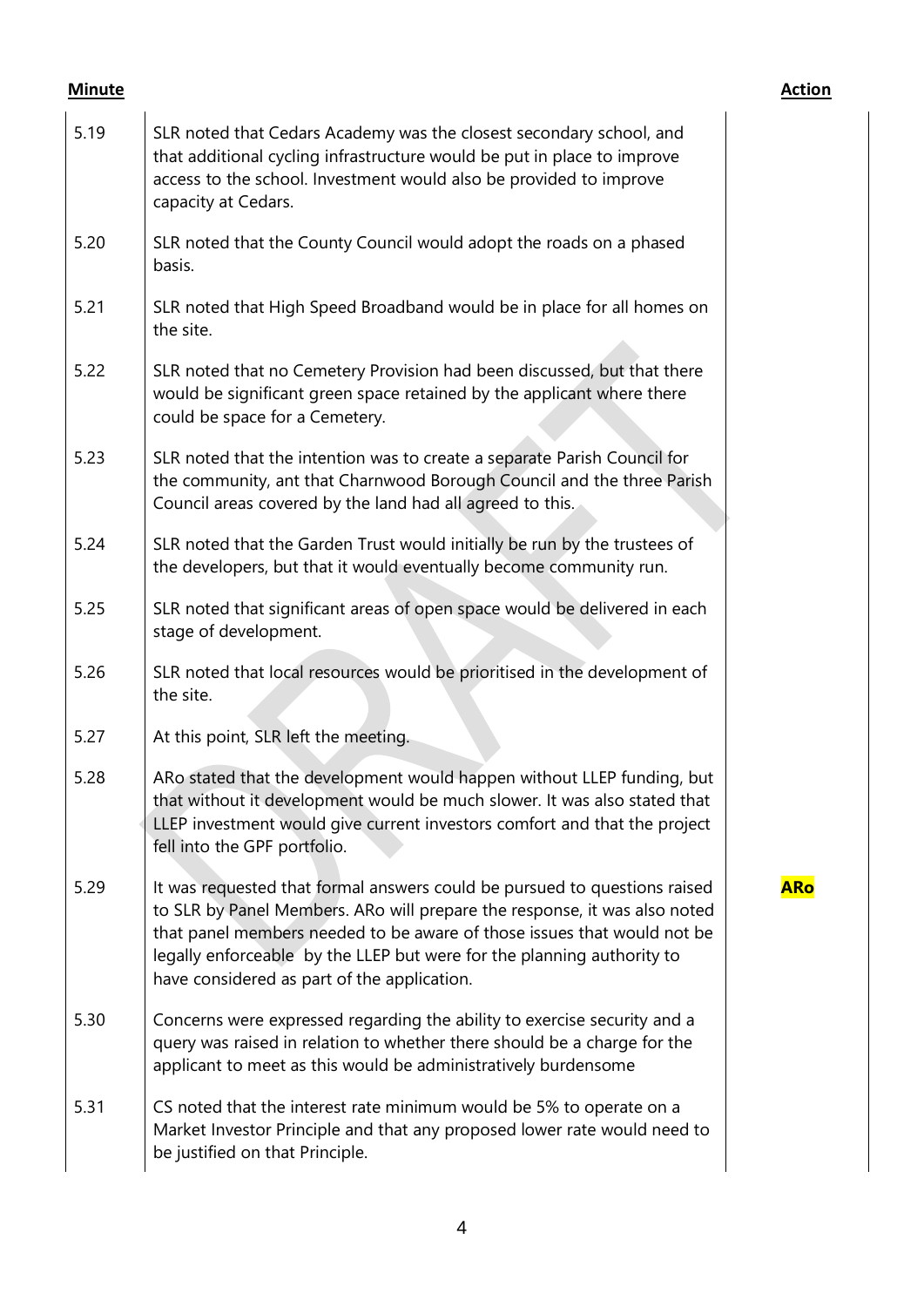| 5.32  | CS noted that the issue of the cost to the Accountable Body of releasing<br>multiple charges as houses/plots are sold had been raised.                                                                                                                                                                                                                                                                                                  |                  |
|-------|-----------------------------------------------------------------------------------------------------------------------------------------------------------------------------------------------------------------------------------------------------------------------------------------------------------------------------------------------------------------------------------------------------------------------------------------|------------------|
| 5.33  | HM reinforced the view that any interest rate less than market rate would<br>create subsidy issues which would slow down the process.                                                                                                                                                                                                                                                                                                   |                  |
| 5.34  | There was discussion on how the Panel would report back to the Board on<br>this matter. It was suggested that a document be produced which would<br>clearly lay out the position of the Panel for the Board to approve. ARo<br>stated that detailed legal work could likely only commence once the Board<br>had given approval. HM noted that the item would be reported to the<br>Board, regardless of the decision made by the Panel. |                  |
| 5.35  | ARo noted that the land valuation was expected at the end of March.                                                                                                                                                                                                                                                                                                                                                                     |                  |
| 5.36  | It was suggested that a Heads of Terms document could be produced for<br>the transaction, clearly laying out the intended terms. It was stated that<br>such a document could not be brought to the Board by the time of its next<br>meeting. There was discussion on the prioritisation of conditions within<br>that document and what the LLEP was able to ask for.                                                                    |                  |
| 5.37  | It was suggested that it could be made clear to applicants in the<br>application process, what the LLEP would look favourably upon such as<br>green infrastructure so that applicants could know in advance what the<br>LLEP would be expecting.                                                                                                                                                                                        |                  |
| 5.38  | It was AGREED that:                                                                                                                                                                                                                                                                                                                                                                                                                     |                  |
|       | 1. The Panel supported the recommendations in the paper, subject to<br>a Heads of Terms document being produced and accepted, clearly                                                                                                                                                                                                                                                                                                   | <b>HM/ARo/AR</b> |
|       | laying out the conditions of the agreement.<br>2. An item be brought to a future Panel meeting to discuss how the<br>LLEP can lay out their preferences to potential applicants.                                                                                                                                                                                                                                                        | <b>HM/ARo</b>    |
| 6.    | <b>Programme Monitoring</b>                                                                                                                                                                                                                                                                                                                                                                                                             |                  |
| 6.1   | <b>Local Growth Fund Outputs</b>                                                                                                                                                                                                                                                                                                                                                                                                        |                  |
| 6.1.1 | CM explained the background of the data returns and gave details of what<br>the returns meant.                                                                                                                                                                                                                                                                                                                                          |                  |
| 6.1.2 | CM noted that the deliverables targets had not yet been met, and as<br>expected some likely wouldn't for several years.                                                                                                                                                                                                                                                                                                                 |                  |
| 6.1.3 | CM noted the structure of the Programme Monitoring reporting.                                                                                                                                                                                                                                                                                                                                                                           |                  |
| 6.1.4 | At this point NK left the meeting.                                                                                                                                                                                                                                                                                                                                                                                                      |                  |